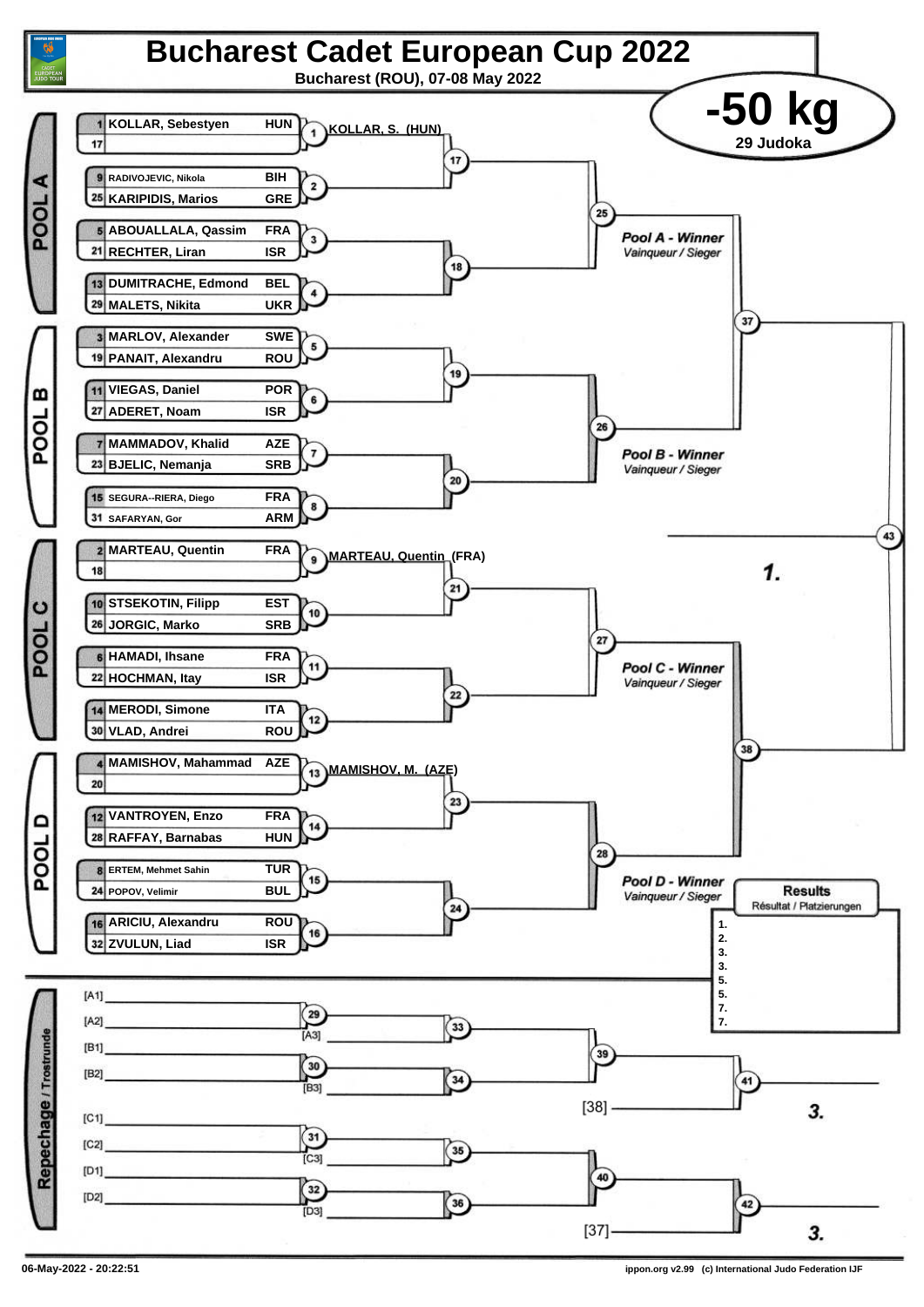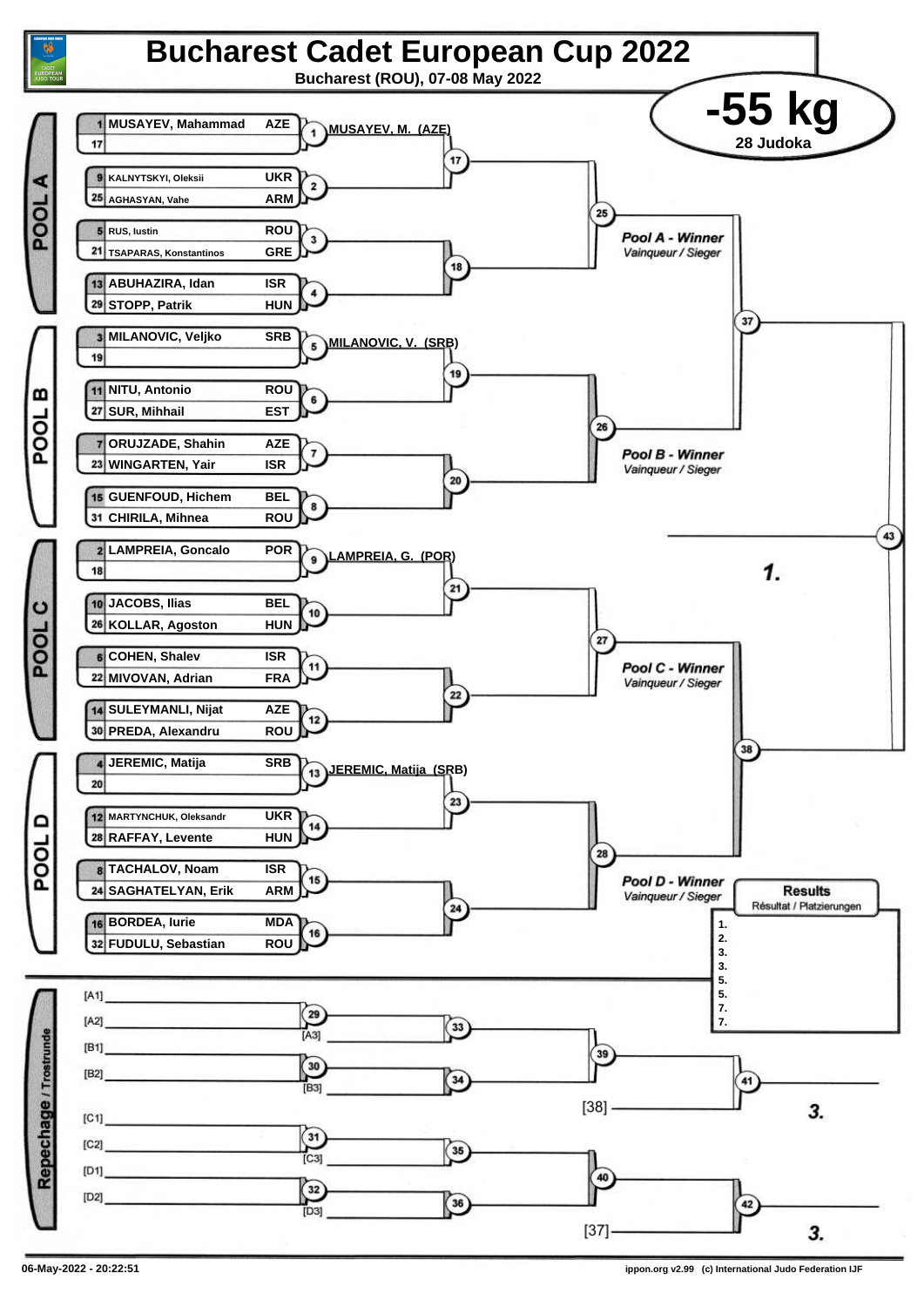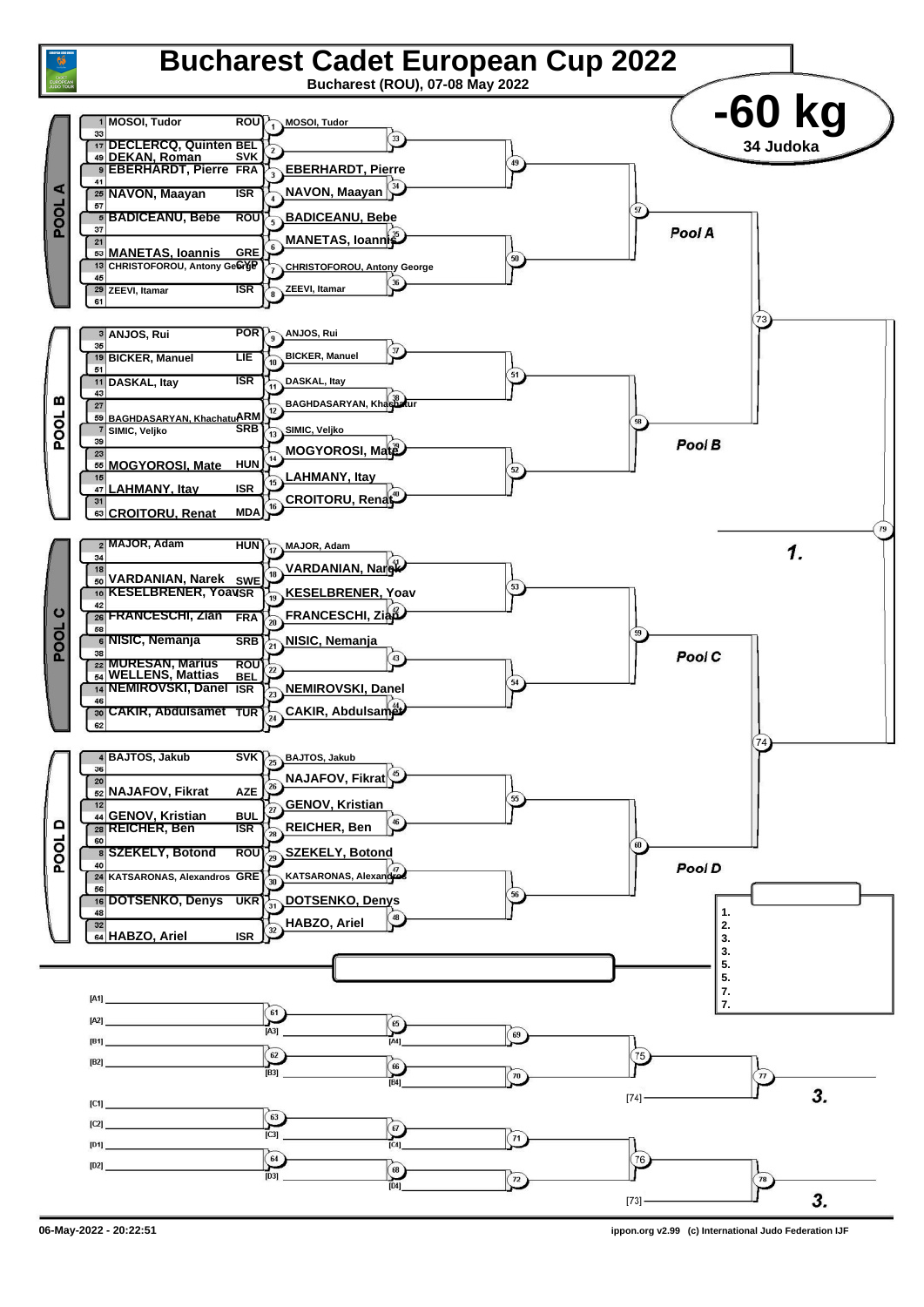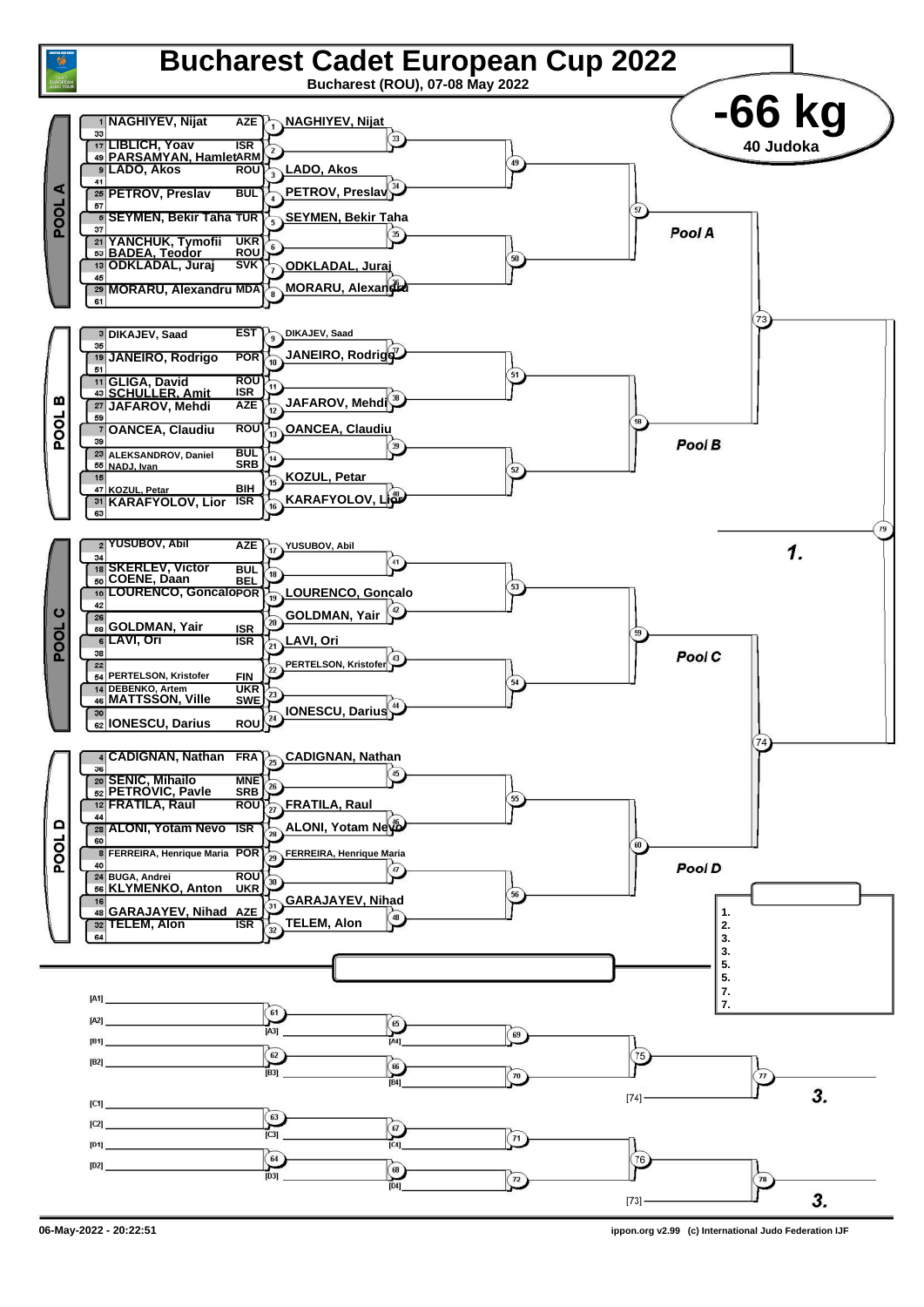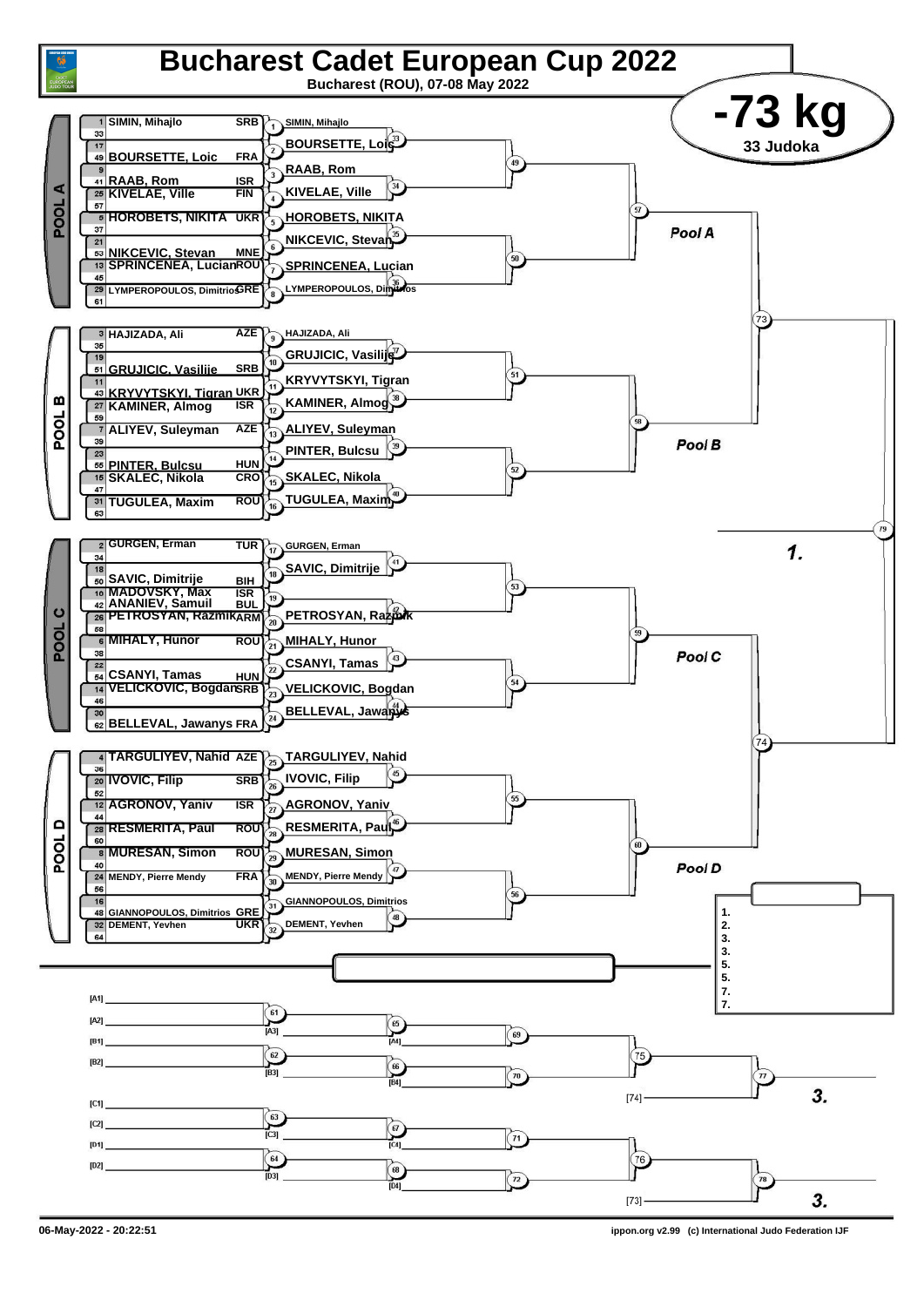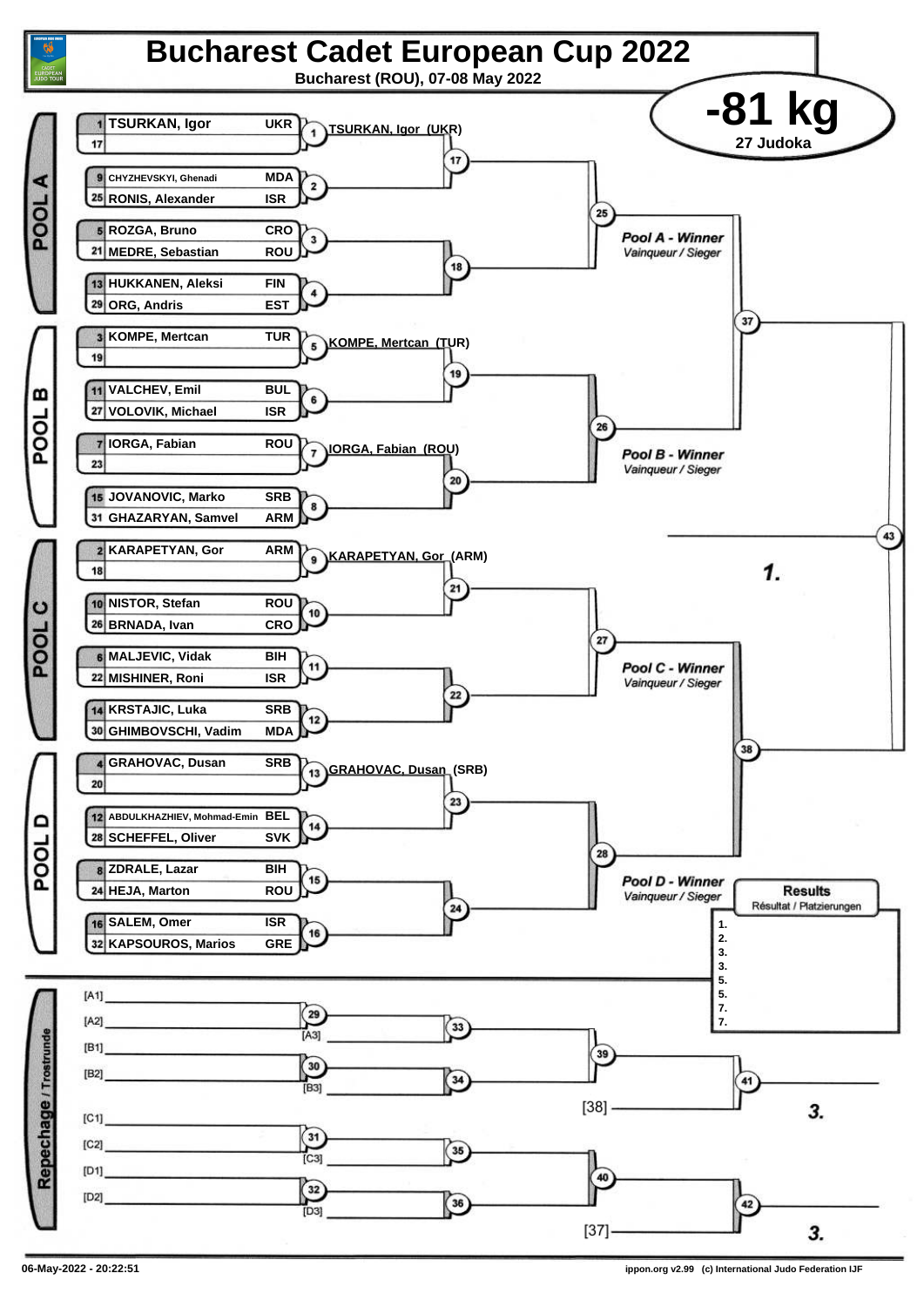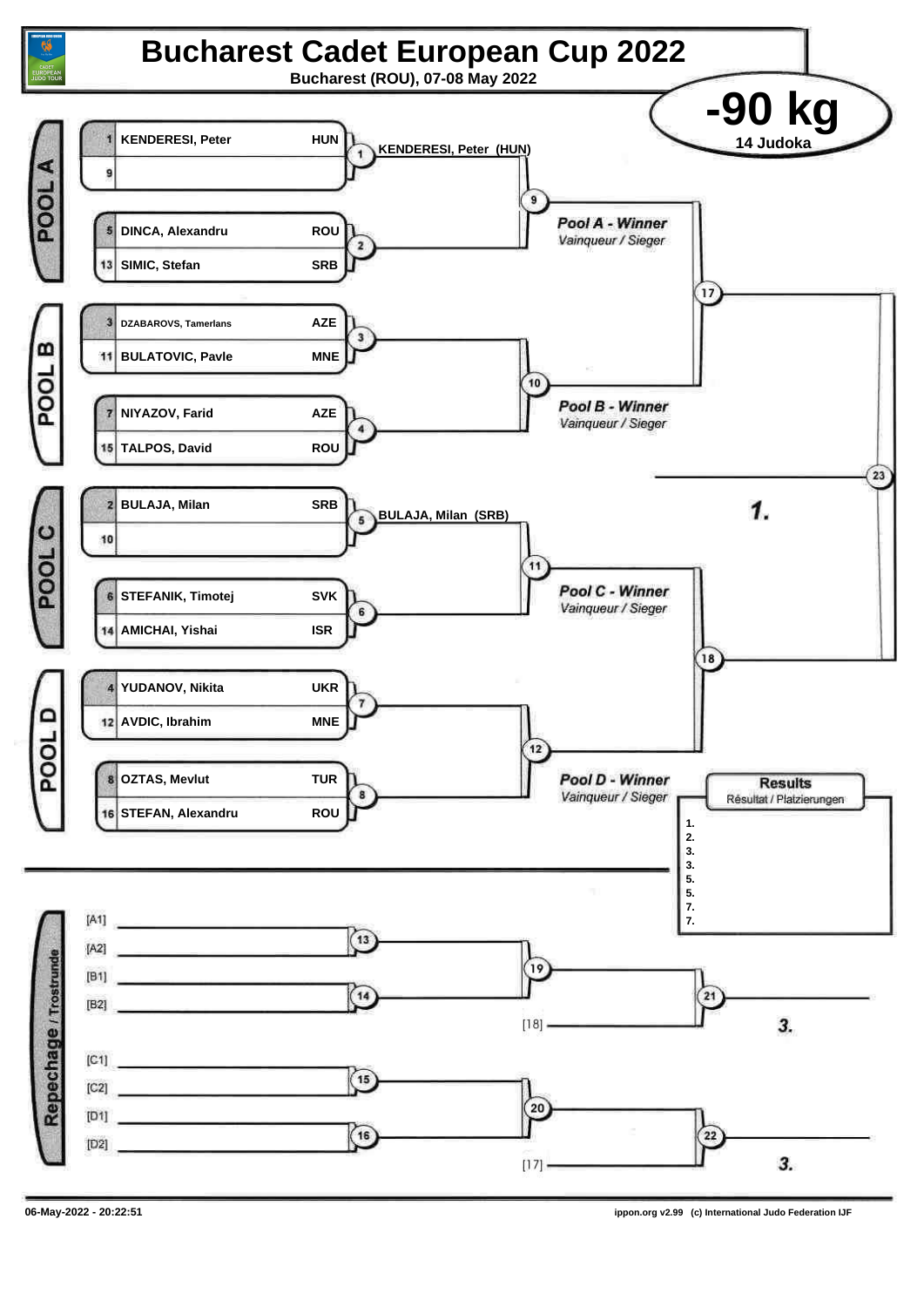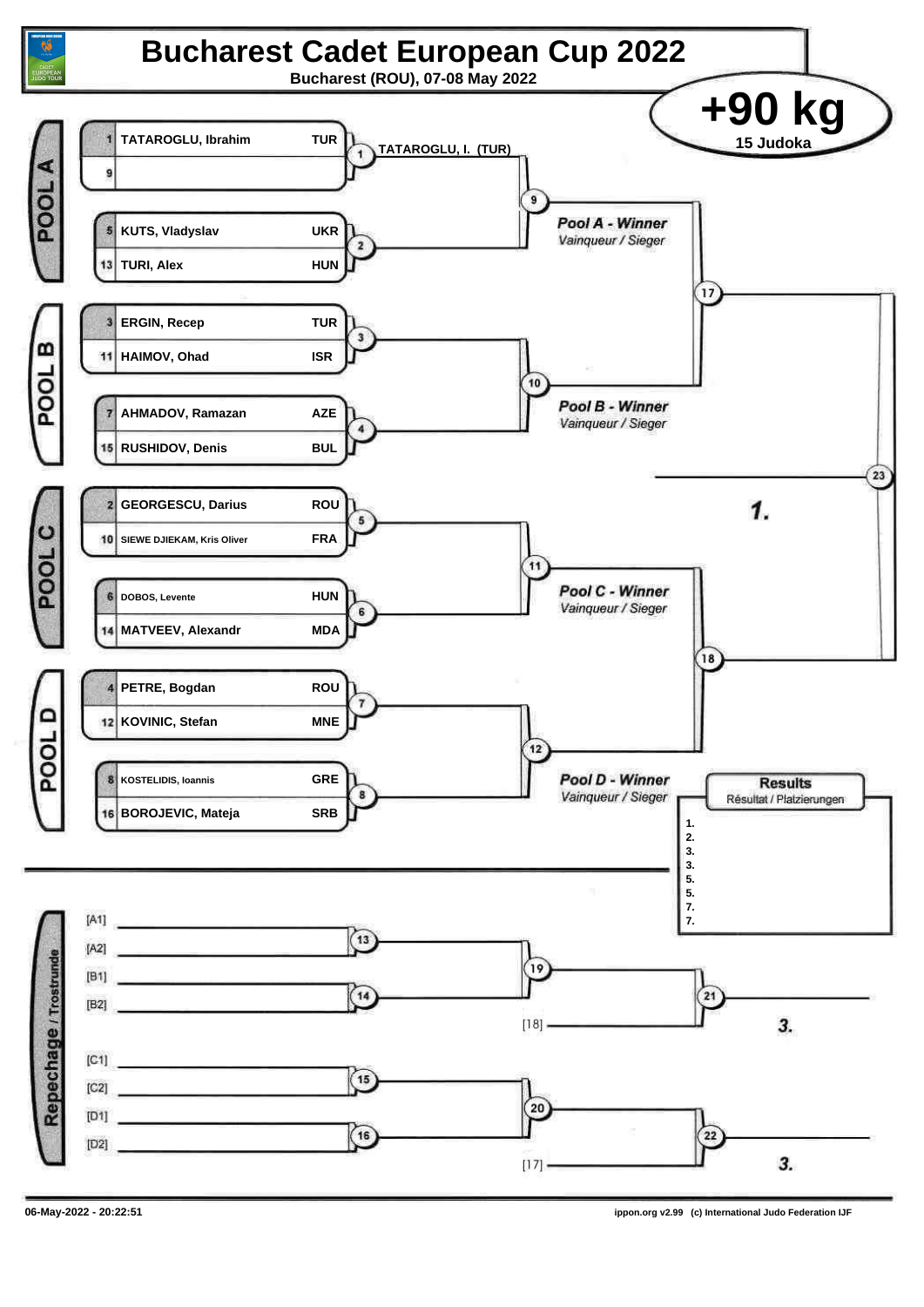



|  |   | DOGRUYOL, Begumnaz      | <b>TUR</b> |  |  |  |  | (0)            |  |  |
|--|---|-------------------------|------------|--|--|--|--|----------------|--|--|
|  | ╌ | PROLIC, Natalija        | <b>SRB</b> |  |  |  |  | $\overline{0}$ |  |  |
|  |   | <b>OLTEAN, Veronica</b> | <b>ROU</b> |  |  |  |  | (0)            |  |  |
|  | д | <b>FRATILA, Teodora</b> | <b>ROU</b> |  |  |  |  | (0)            |  |  |



|                            | <b>Final Results</b> |  |
|----------------------------|----------------------|--|
| $\mathbf 1$                |                      |  |
| $2_{\scriptscriptstyle -}$ |                      |  |
| ર                          |                      |  |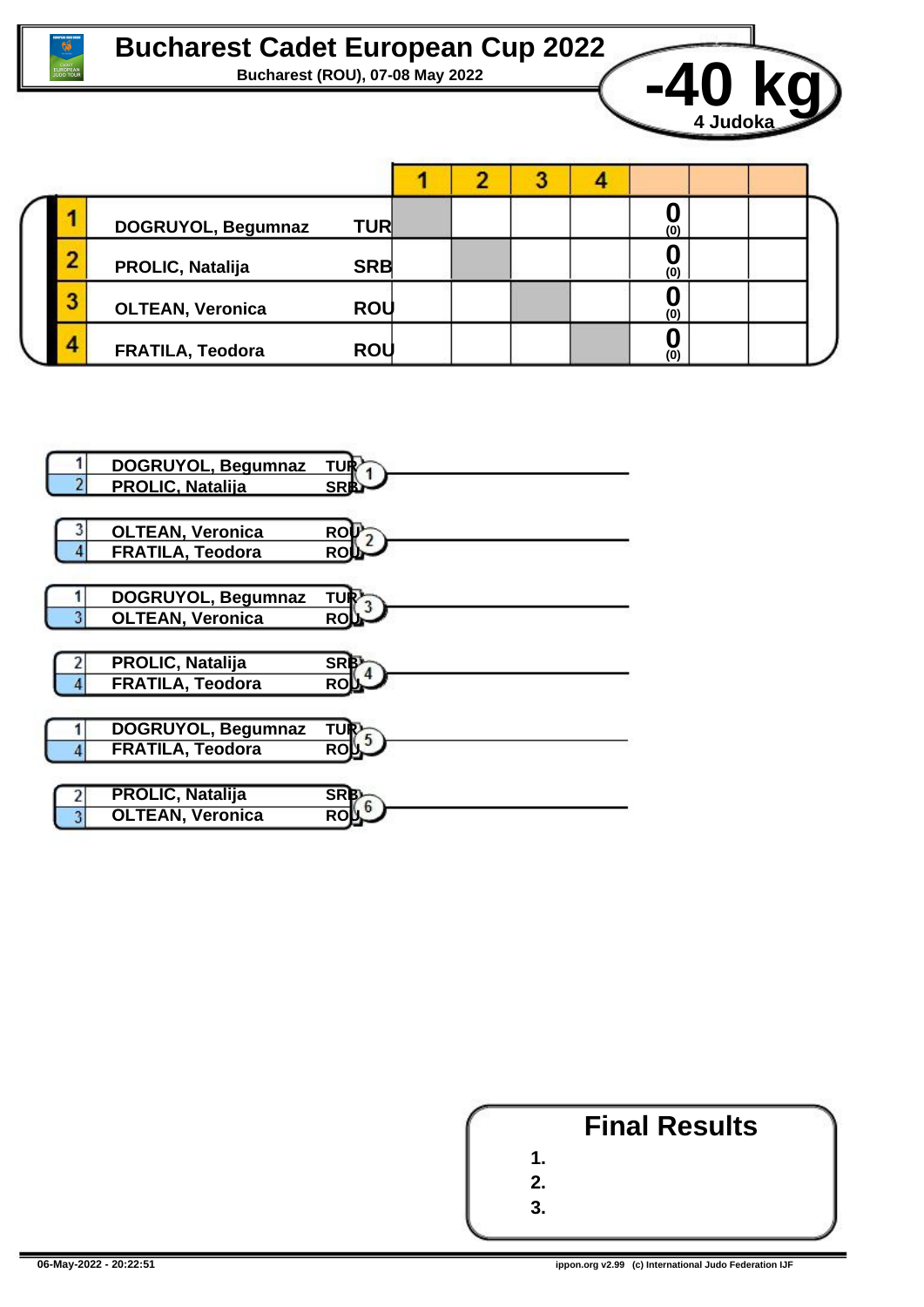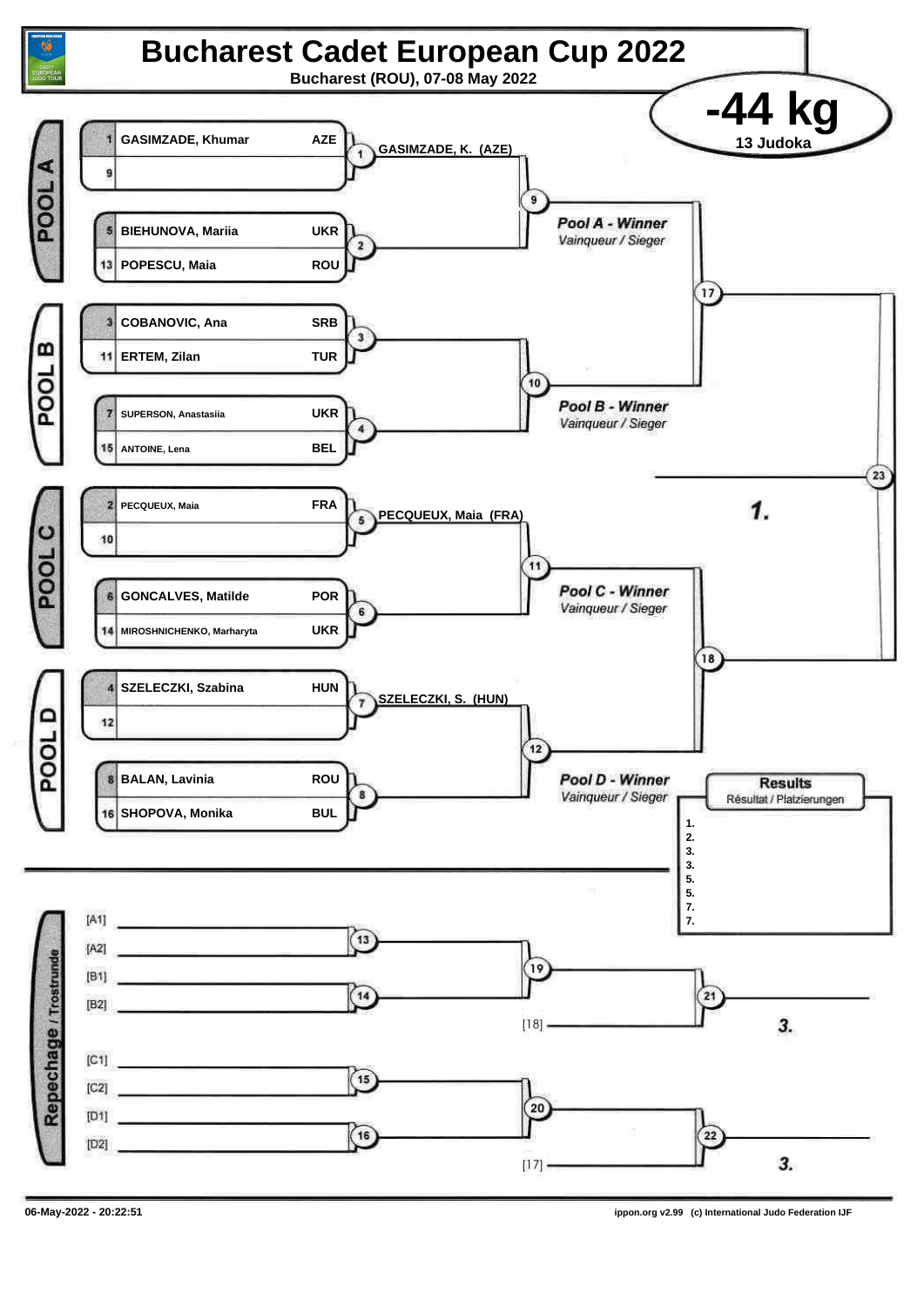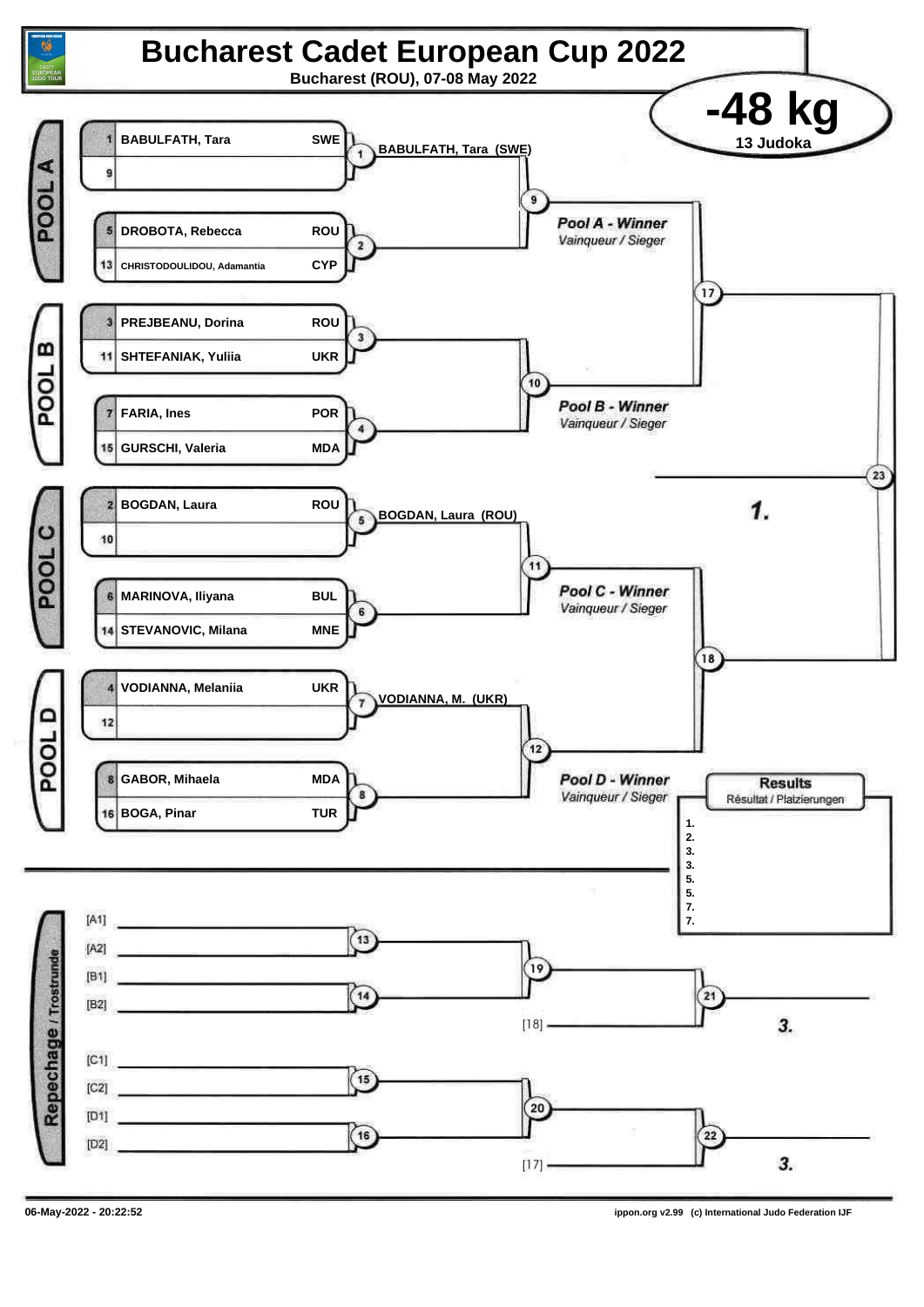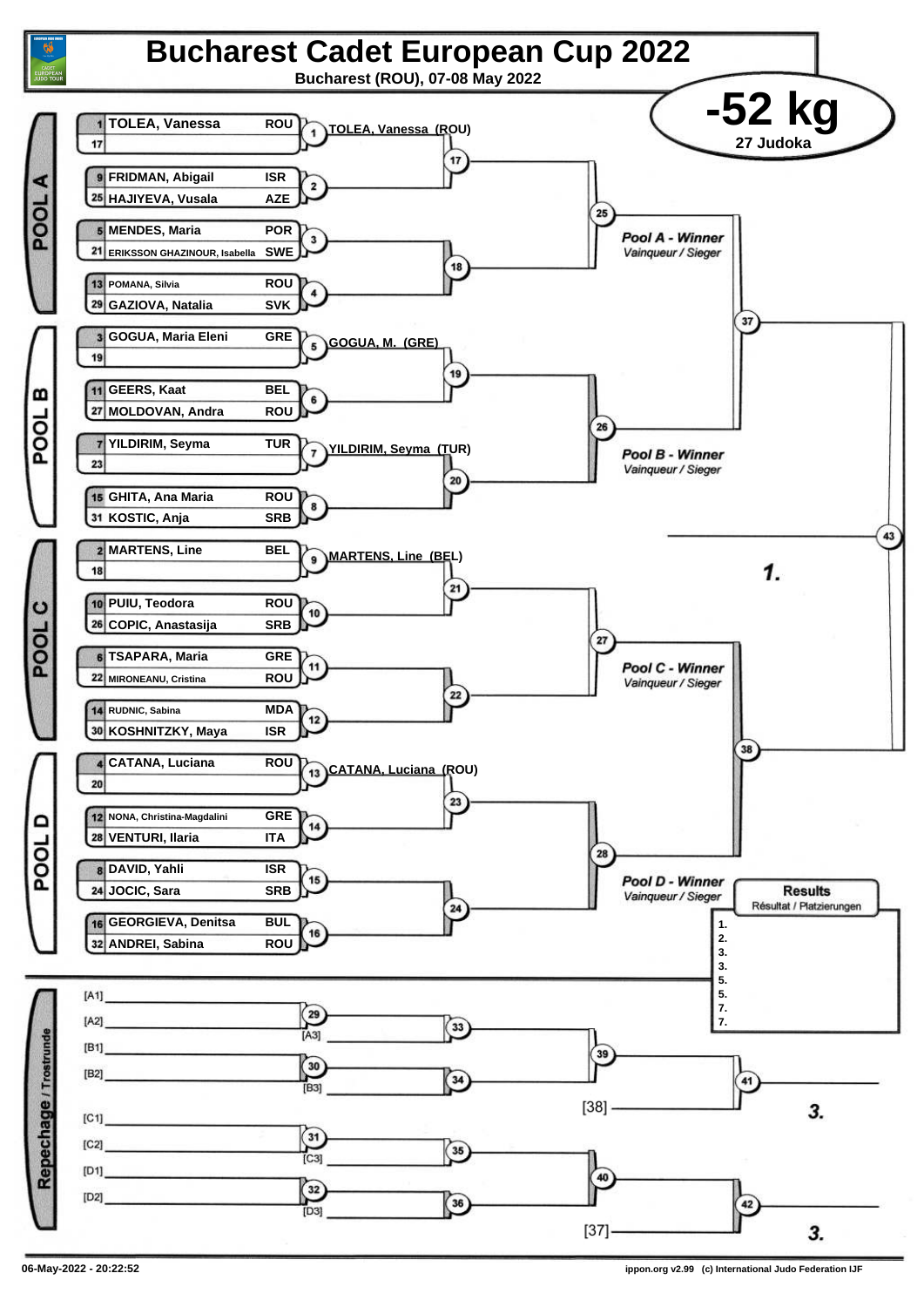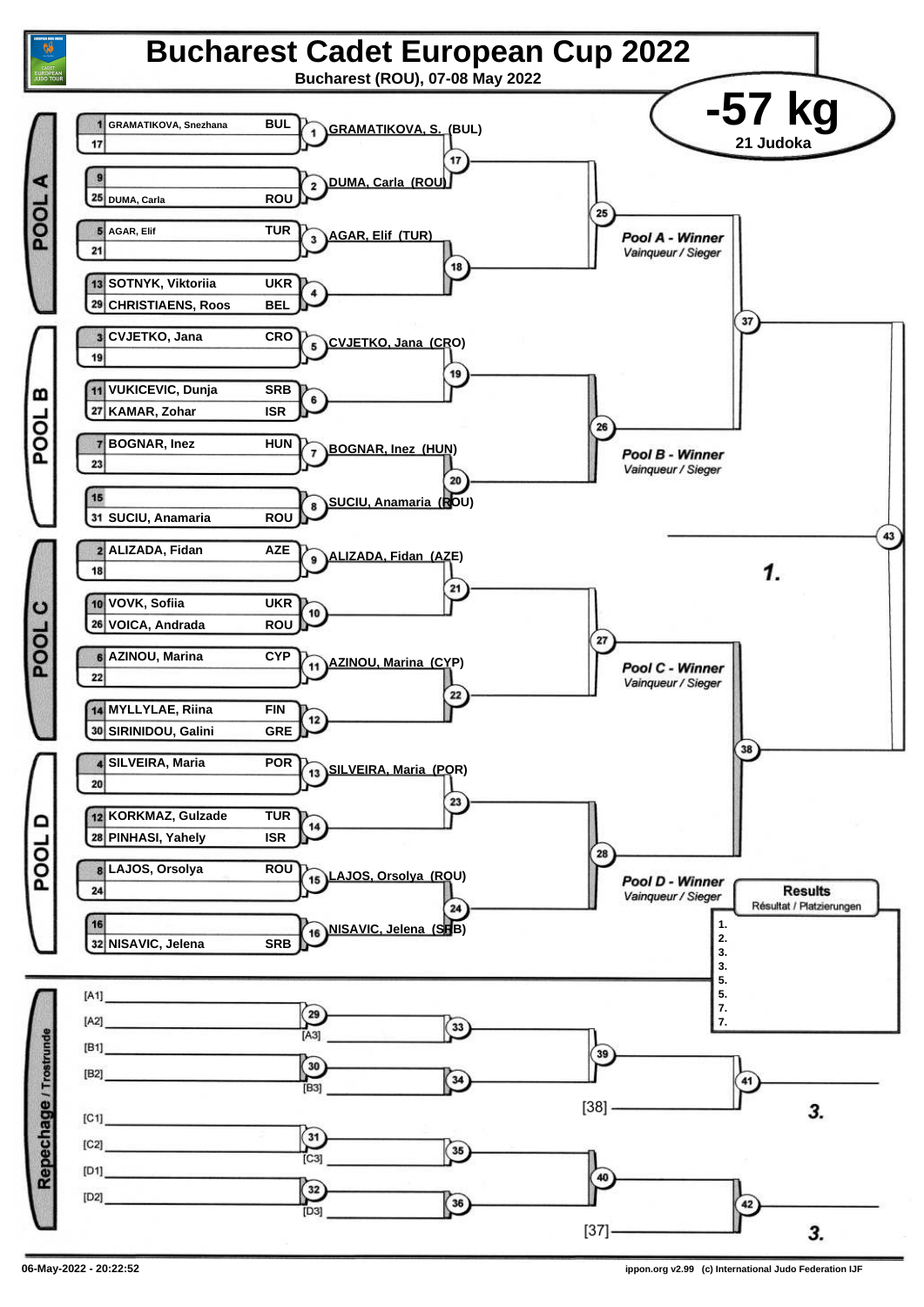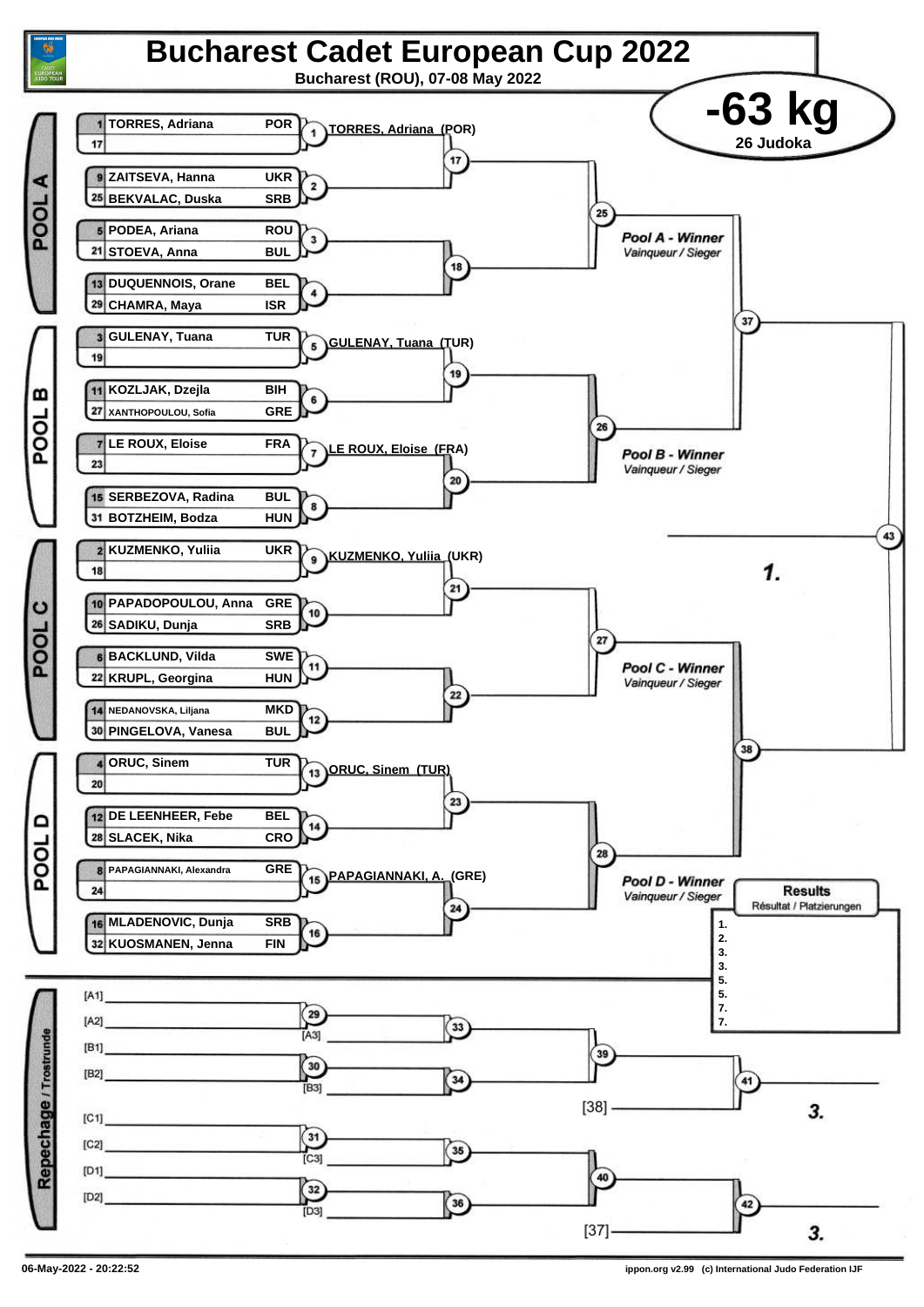